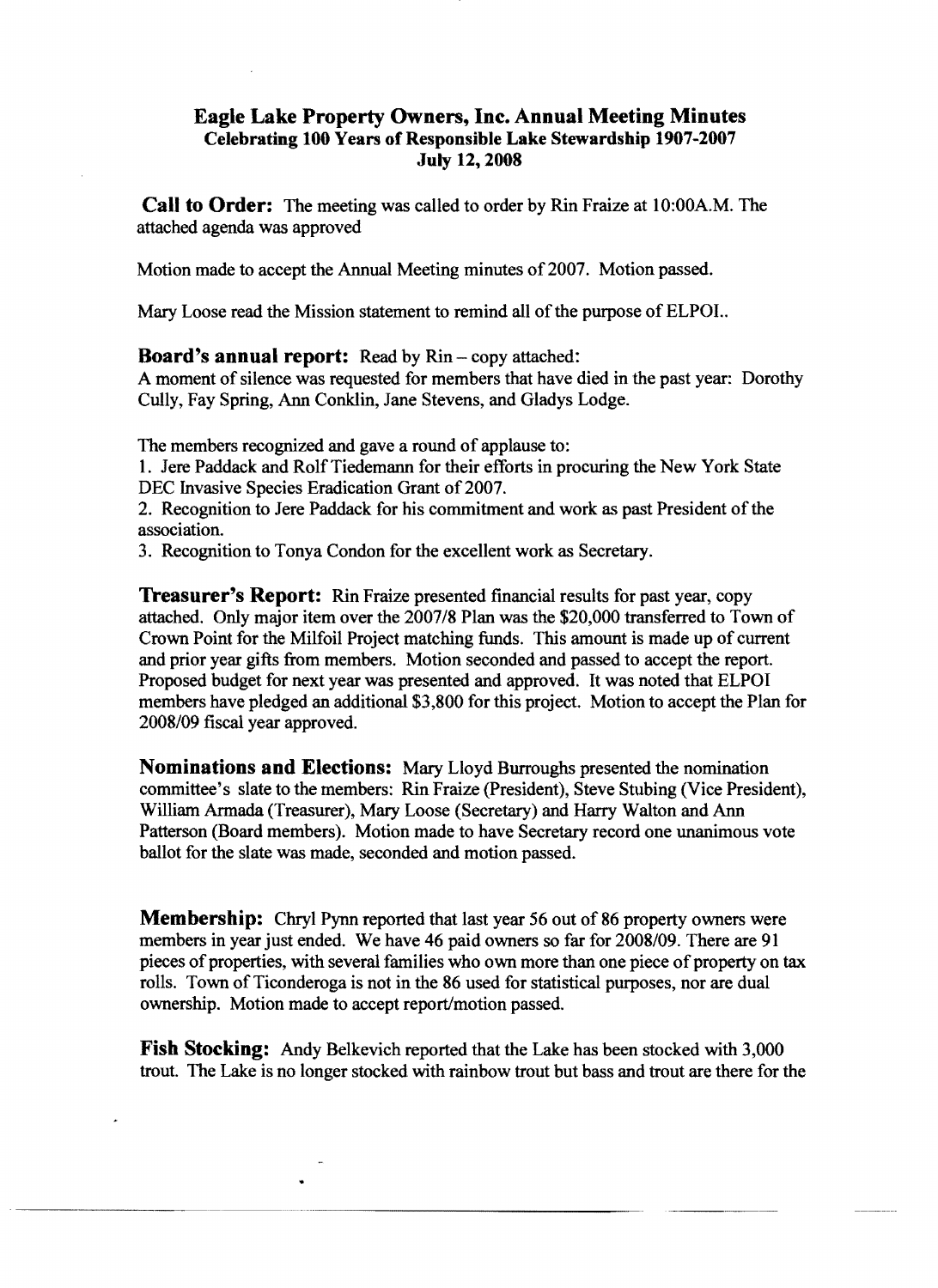taking. Motion made to accept report. Motion passed with thanks given to Andy.

# **Adopt a Highway Committee Report/ Neighborhood Watch**

**Program/Route 74 Highway Report Submitted** by Tonya Condon, see attached report. Report was read and accepted, with thanks to Tonya and Todd.

### **Water Quality Report/Darrin Fresh Water Institute**

Paul and Lloyd Burroughs reported that the water is tested every two weeks throughout the summer. Clarity has always been good and the lake remains healthy. CSLAP water quality reports are on the web site.

Paul reported that the beaver have been very busy. Three beaver have been relocated by a trapper. Two six foot high piles of their building materials have been removed from the spillway by Paul and several others and taken away twice by the SHOCK prisoners and the beaver seem to have moved on. The DEC licenses ELPOI to maintain lake level at +/- 4 inches. This is an ongoing contract which needs to be reviewed/renewed every three years. We have been running at  $+4$  so far this summer.

Rin reported that testing for coliform in the lake is conducted by the Darrin Fresh Water Institute using water samples he takes right after Labor Day each year. Four areas of the Lake are checked: North and south of Charles Island, Ti Bay, and the west end of the Lake. Michael Tiedemann has put CSLAP and Darrin Fresh Water Institute reports from last year on our web site, eaglelake 1.org. Motion made to accept reports/motion approved.

**Old Business:** None was reported

## **Milloil Project**

Rolf reported that after a long process the New York State DEC Invasive Species Eradication Grant is in place and work has begun.

1. To date 17 bags of milfoil have been removed from the lake and 22 mats are in place. It is a slow and difficult process. The divers reported that there is a lot more milfoil outside of the reported patches and it is difficult to know exactly how much milfoil there really is. Mats need to remain in place for five to six weeks. It has taken 61 work hours to ' accomplish this to date.

2. A work platform is in place and Rolf asked residents to be on the outlook if anyone tries to remove the equipment from the raft. It is too difficult to take all equipment off the raft at the end of each work day.

3. Chris and Pat Hyde donated a platoon boat to help. The value is \$3,500/month and this may be added to the in-kind services in the grant.

4. When the time comes to remove the mats, the team will need help since the mats are very heavy.

5. Jim and Joyce Shultz were recognized for having attached weights to these mats.

6. Lake residents have volunteered to assist in the collection offloating Milfoil and will be contacted by a member of the Board when needed by Dive team.

Concern was raised about the safety of the mats. A motion to "Stop all matting until the mats have been checked for chemical residue." was made. After a lengthy debate, the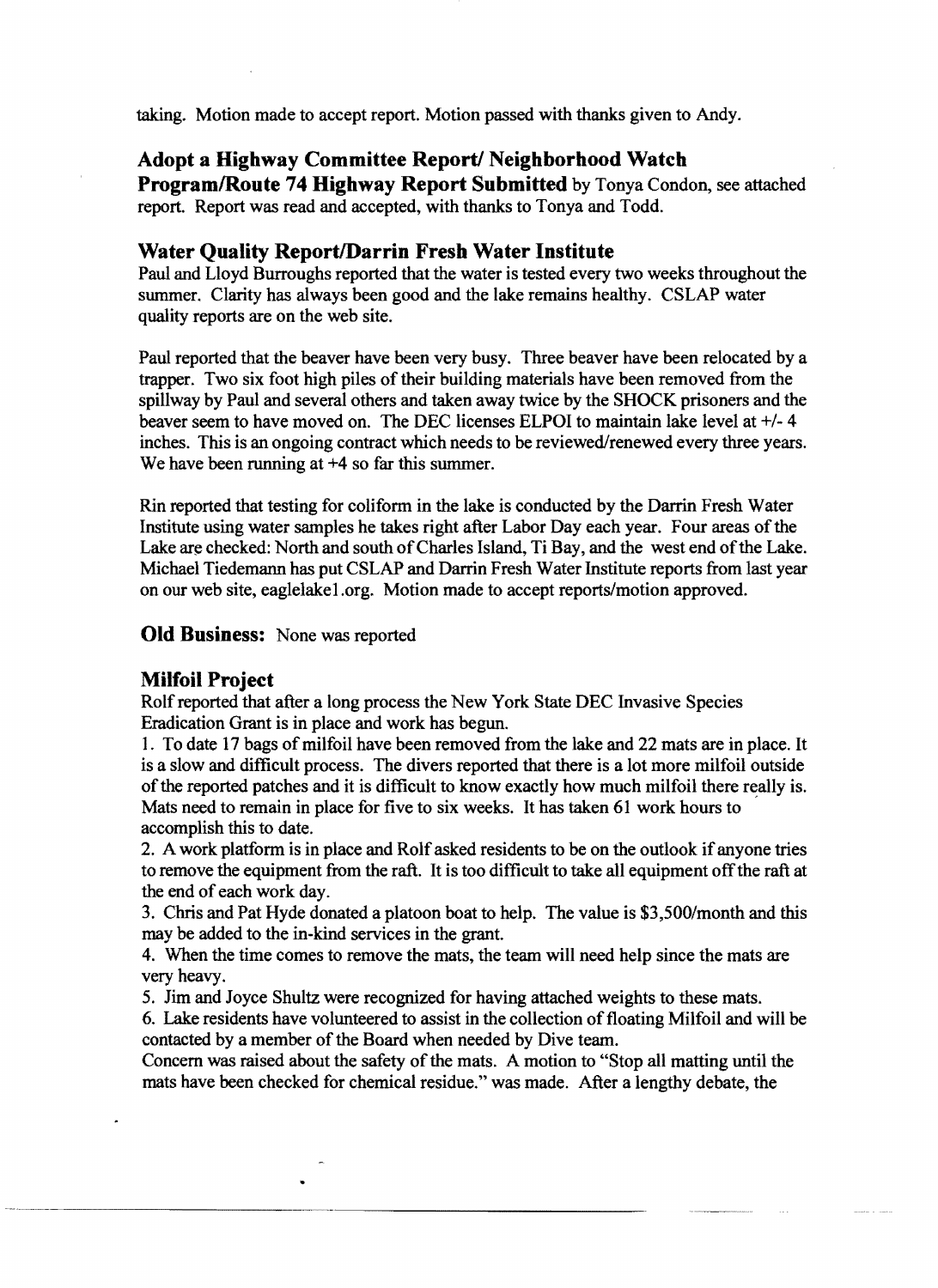motion passed-16 in favor/8 against. A second motion was made "After the testing of the mats, if the results are within acceptable limits by the D.E.C., the Board has the authority to resume matting." This motion passed. In order to keep the project in place it was decided that the divers will hand harvest new light patches until the issue of the mats has been cleared.

After this break in the presentation of Rolf's report he resumed his presentation.

1. Approved to hand harvest in water greater than 2 meters--not less.

2. New application for permit to A.P.A. to work in water less than 2 meters. It is hoped that by the end of July the town will have a permit to hand harvest milfoil in water less than two meters.

3. Rolf will continue the permit request for chemical (Renovate) use in the lake. The permitting process is a work in progress by the APA. To date, no authorization has been given within the Blue Line. Both the APA and DEC have stated thet Eagle Lake is a good lake for testing the this use.

Rolf will remain the contact person for the milfoil project. The Board has the authority to determine this assignment. It does not require a membership vote.

Motion made to accept Milfoil report/motion passed.

### **New Business:**

1. Up dated web page with all kinds ofnew information. Members may look at the laptop in the kitchen or on the web. Michael Tiedemann was recognized for his efforts in accomplishing this. Many old photos and other historical data was recently added.

2. The use of Jet Skis on lake was raised. Rin spoke with the town concerning the process to prohibit their use on the Lake. First the lake members must sign a petition and then the town will call a hearing. The Lake Association does not have the authority to ban Jet Skis but they can make sure that current state regulations limiting any boat or PWC to 5 miles an hour within 100 feet of shore are followed. Much discussion followed and subject was tabled.

3. Milfoil Buoy Markers are in place

Meeting adjourned at 12:35. The annual picnic followed and was enjoyed by all. Letters of thanks to Sue and Floyd Barwig and Carol Fraize for buying the food and to Jim Shultz and Paul Burroughs for cooking the hamburgers and hotdogs will be sent.

----------------...... \_-\_.\_.-.-..

Mary Loose, Secretary